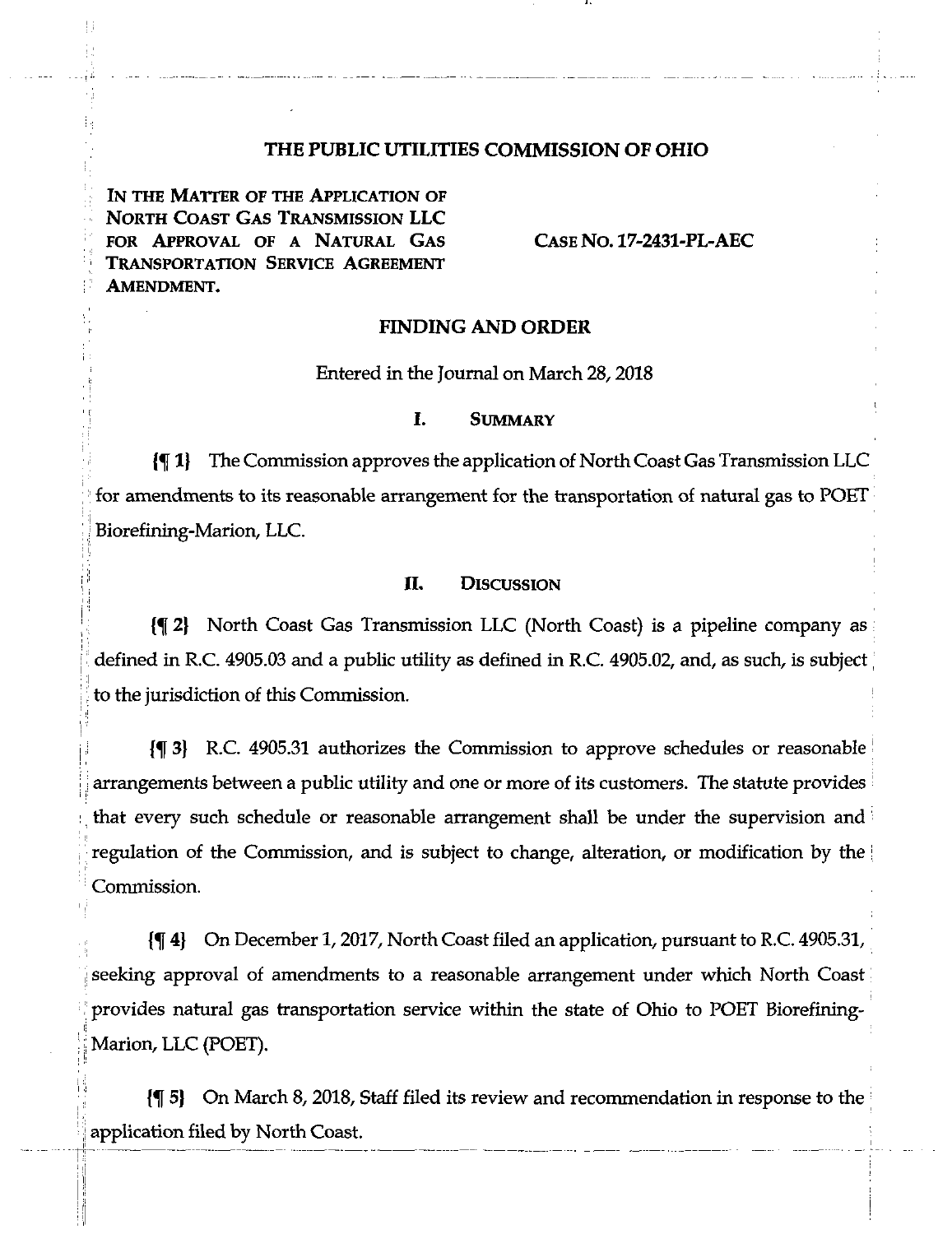### 17-2431-PL-AEC -2-

**T**

**I**

**Mi**

**j ,1**

 $\blacksquare$ 

ill

### *A. ProceduralIssue*

{5[ 6) On December 1,2017, NorthCoastfiled a motion for protective order, seeking to protect certain terms regarding the shrinkage factor, pricing, and volumes contained in Exhibit B to the reasonable arrangement. Specifically, North Coast asserts that the shrinkage factor, pricing, and volume information found in Exhibit B constitutes confidential, sensitive, and proprietary trade secret information, as defined in R.C. 1333.61(D), and as recognized by Ohio Adm.Code 4901-1-24. No memoranda contra the motion for protective order were filed.

{f 7) R.C. 4905.07 provides that all facts and information in the possession of the : Commission shall be public, except as provided in R.C. 149.43, and as consistent with the purposes of Title 49 of the Revised Code. R.C. 149.43 specifies that the term "public records" excludes information that, under state or federal law, may not be released. The Ohio Supreme Court has clarified that the "state or federal law" exemption is intended to cover trade secrets. : State ex rel. Besser v. Ohio State, 89 Ohio St.3d 396,399, 732 N.E.2d 373 (2000).

[¶ 8] Similarly, Ohio Adm.Code 4901-1-24 allows the Commission to issue an order to protect the confidentiality of information contained in a filed document, "to the extent that ! state or federal law prohibits release of the information, including where the information is <sup>i</sup> deemed \* \* \* to constitute a trade secret under Ohio law, and where nondisclosure of the information is not inconsistent with the purposes of Title 49 of the Revised Code."

{f 9} Ohio law defines a trade secret as "information \* \* \* that satisfies both of the; following: (1) It derives independent economic value, actual or potential, from not being generally known to, and not being readily ascertainable by proper means by, other persons who can obtain economic value from its disclosure or use. (2) It is the subject of efforts that are reasonable under the circumstances to maintain its secrecy." R.C. 1333.61(D).

10} The Commission has reviewed the information that is the subject of North Coast's motion for protective order, as well as the assertions set forth in the supportive; memorandum. Applying the requirements that the information have independent economic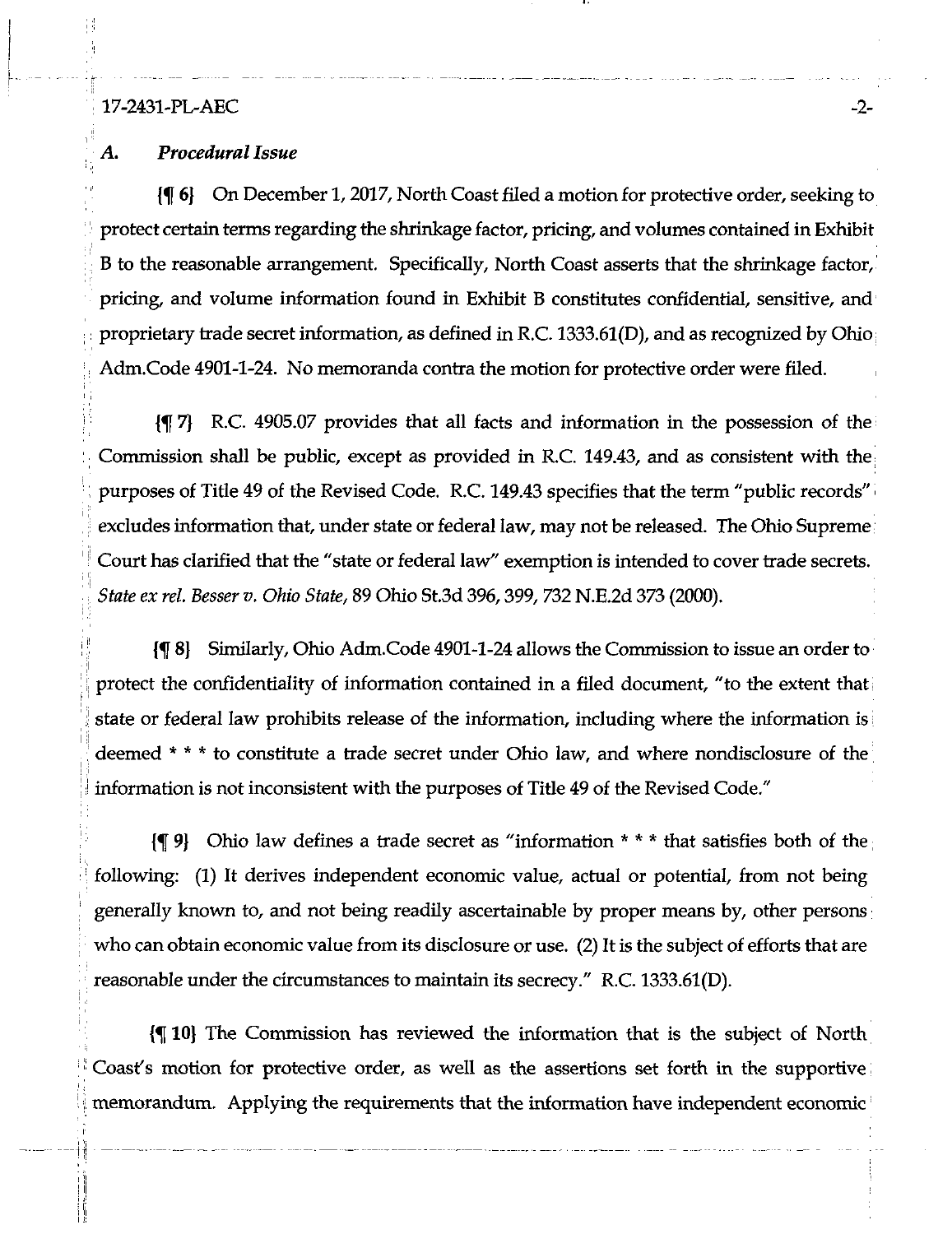## $17-2431-PL-ABC$

*■[*

**|i**

1

value and be the subject of reasonable efforts to maintain its secrecy pursuant to R.C. 1333.61(D), as well as the six-factor test set forth by the Ohio Supreme Court,<sup>1</sup> the Commission finds that the shrinkage factor, pricing, and volume information contained in Exhibit B to the ; reasonable arrangement constitutes trade secret information. Its release is, therefore, prohibited under state law. The Commission also finds that nondisclosure of this information is not inconsistent with the purposes of Title 49 of the Revised Code. Therefore, the ! Commission finds that North Coast's motion for protective order with respect to the confidential terms contained in Exhibit B is reasonable and should be granted.

11} Ohio Adm.Code 4901-1-24(F) provides that, unless otherwise ordered, protective orders issued pursuant to Ohio Adm.Code 4901-1-24(D) automatically expire after 24 months. Therefore, confidential treatment shall be afforded for a period ending 24 months from the date  $\cdot$ **^ i** of this Finding and Order. Until that date, the Commission's docketing division should maintain, under seal, the information filed confidentially by North Coast on December 1, 2017.

12} Ohio Adm.Code 4901-1-24(F) requires a party wishing to extend a protective  $\mathcal{N}$  , the contract of the contract of the contract of the contract of the contract of the contract of the contract of the contract of the contract of the contract of the contract of the contract of the contract of th order to file an appropriate motion at least 45 days in advance of the expiration date. If North Coast wishes to extend this confidential treatment, it should file an appropriate motion at least  $45$  days in advance of the expiration date. If no such motion to extend confidential treatment is filed, the Commission may release this information without prior notice to North Coast.

## *B.* Consideration of the Application

13) As noted above. North Coastrequests approval of amendments to its reasonable arrangement for natural gas transportation service to POET. North Coast notes that the reasonable arrangementwasinitially approved by theCommission inCase No. 07-70-PL-AEC. In re North Coast Gas Transmission LLC, Case No. 07-70-PL-AEC, Entry (Feb. 28, 2007). In its application in the present case, North Coast states that it seeks to amend the arrangement in response to an expansion of POET's facilities expected to be completed by June 1, 2018.

See State ex rel. the Plain Dealer v. Ohio Dept. of Ins., 80 Ohio St.3d 513, 524-525, 687 N.E.2d 661 (1997).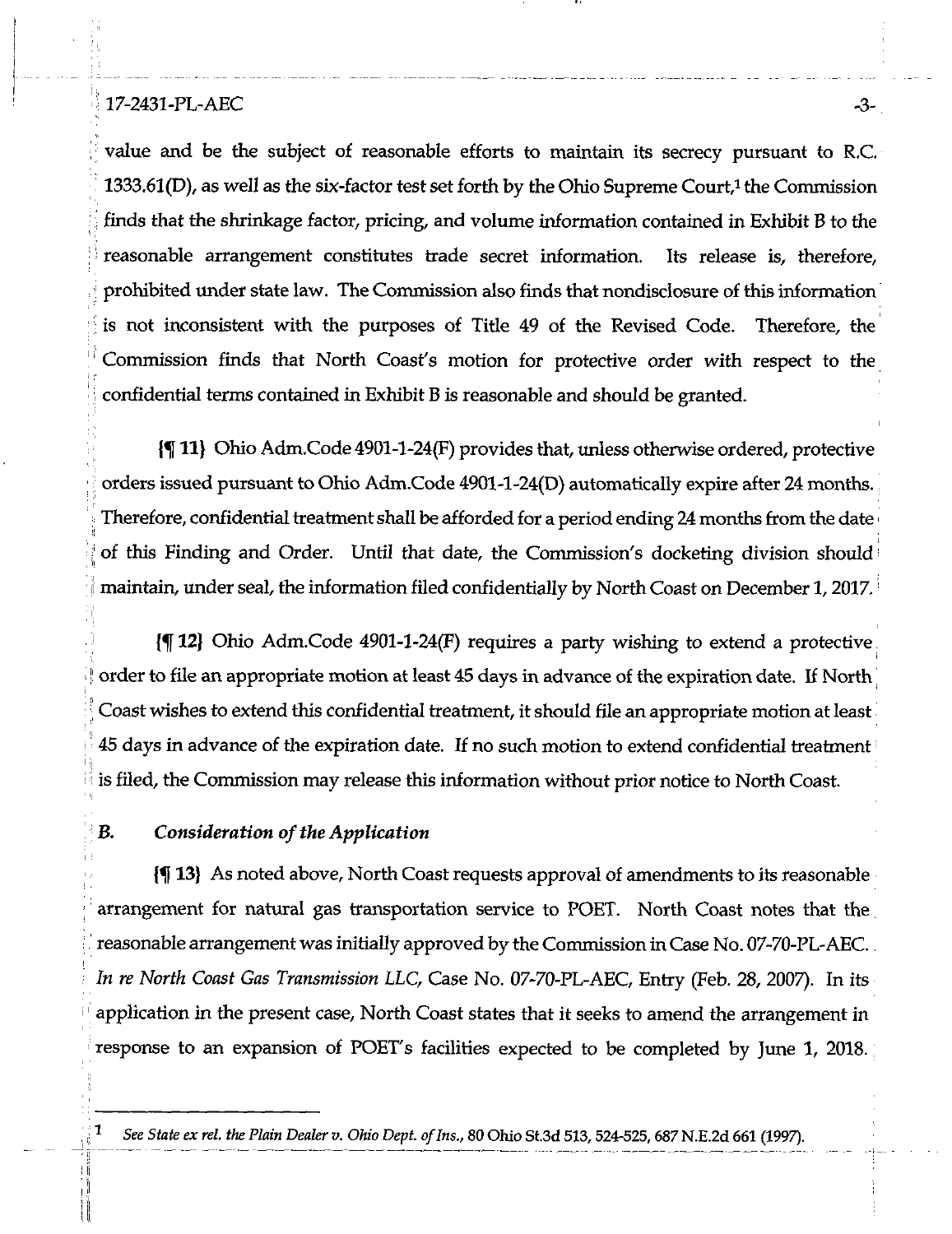## <sup>i</sup> 17-2431-PL-AEC -4-

'I

'I

According to North Coast, the proposed amendments would address the primary receipt ; point, primary delivery point, shrinkage factor, maximum daily quantity, rates, character of service, term, reimbursement of construction costs, recovery of damages and stranded costs, and meter site easement. North Coast asserts that the amendments are in the public interest and will enable North Coast to provide transportation service to POET under reasonable rates and conditions.

 $\{\P 14\}$  In its review and recommendation, Staff notes that the proposed amendments to the reasonable arrangement contemplate the expansion of POET's facilities and address other terms and conditions of the arrangement between North Coast and POET. Staff concludes that North Coast's application is reasonable and should be approved.

 ii  $\{\P\}$  15} Upon review of the application filed by North Coast, as well as Staff's review and l! recommendation, the Commission finds that the application does not appear to be unjust or unreasonable and should, therefore, be approved. Accordingly, we find that the amendments to the reasonable arrangement between North Coast and POET should be approved pursuant **i.** to R.C. 4905.31.

### III. Order

 $\left\{ \P \right\}$  It is, therefore,

{^17} ORDERED, That North Coasfs application be approved. It is, further,

18} ORDERED, That the motion for protective order filed by North Coast on December 1,2017, be granted. It is, further,

19} ORDERED, That the Commission's docketing division maintain, under seal, the confidential information filed by North Coast on December 1, 2017, for a period ending : 24 months from the date of this Finding and Order. It is, further,